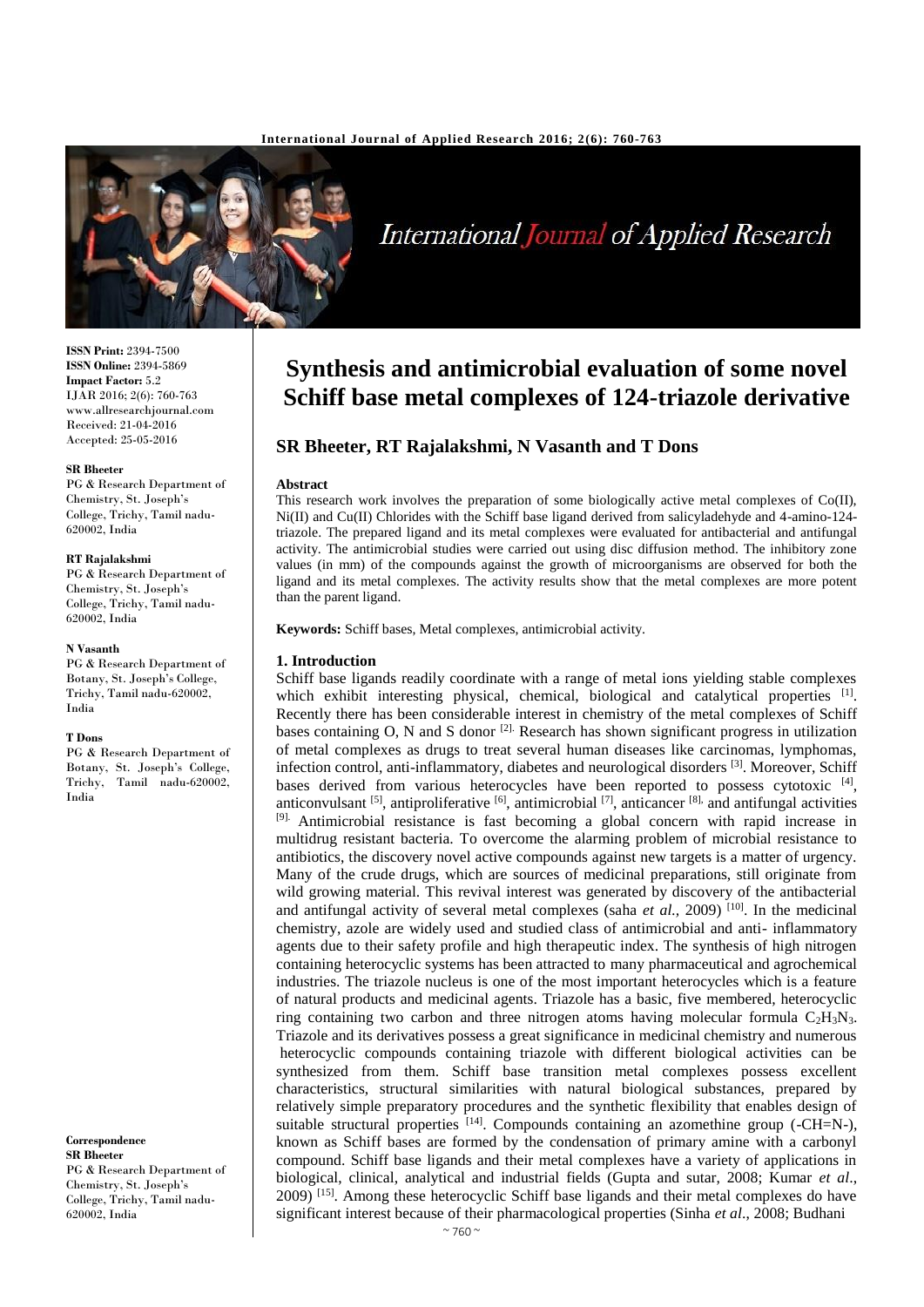International Journal of Applied Research

*et al*., 2010 [16] . The present investigation deals with the synthesis and antimicrobial investigation the Schiff base ligand 2-[(1,2,4)-triazol-4-yliminomethyl]-phenol derived from salicylaldehyde and 4-amino-124- triazole and its Co(II), Ni(II) and Cu(II) complexes.

# **2 Experimental Techniques**

# **2.1 Materials and Methods**

All the chemicals used were of Analar grade. Salicyladehyde and 4-amino 124- triazole were respectively obtained from Avra Synthesis. Co(II), Ni(II) and Cu(II) chlorides were purchased from Merck. Solvents were purified and distilled before use.

# **2.2 Preparation of the ligand 2-[(1,2,4)-triazol-4 yliminomethyl]-phenol**

In a clean and dry round bottom flask, 4 amino-124- triazole [0.05 mol] in ethanol and 0.05 mol of salicyladehyde was taken. The above mixture was refluxed for about 2 - 4 h. Then the reaction mixture was evaporated slowly and then cooled. Crystalline product was collected by filtration was washed with ethanol, purified and then dried.

# **2.3 Preparation of metal complexes**

The ligand 2-[(1,2,4)-triazol-4-yliminomethyl]-phenol in methanol (2mmol), Co(II)/Ni(II)/Cu(II) chloride (1mmol) dissolved in ethanol was added drop wise. The above mixture was refluxed for 6 h. The reaction mixture was cooled and then filtered. It was washed with methanol and then dried. (yield : 65-70%).

# **2.4 Antimicrobial activity**

The ligand and its complexes were tested against the bacterial species: *Shigella sonnei, Klebsiella pneumoniae, Proteus vulgaris, Salmonella typhi, Proteus mirabilis* and the fungal species *Curvularia lunata, Aspergillus fumigates, Aspergillus niger, Atternaria solani and Bipolaris sps*. These studies were carried out using Kirby Bayer Disc diffusion method (Bayer *et al*., 1966) [17] . *Streptomycin* and *Nystatin* were used as the standard for antibacterial and fungal activities respectively. The test organisms were grown on Nutrient Agar medium in petri plates for bacterial species and PDA broth medium for fungal species. The compound was dissolved in DMSO solution and soaked in filter paper disc of 5mm diameter and

1mm thickness. The discs were placed on the previously seeded plates and incubated at 37°C and the diameter of inhibition zone around each disc was measured after 24h for bacterial and 48 h for fungal species.

## **3 Results and Discussion**

The *in vitro* antibacterial and antifungal investigation results are given in (Table-1  $\&$  2) respectively. DMSO is used as negative control and *streptomycin* is used as positive control for bacterial and *Nystatin* for antifungal activities. It has been observed that all compounds exhibited very significant and better antibacterial and antifungal activity. The free ligand shows potent activity against *shigella sonnei, klebsiella pneumoniae* and *salmonella typhi and lesser activity against Proteous mirabilis* bacterial species and it has no antifungal activity against on *Curvularia lunata, Aspergillus fumigates*  and *Bipolaris sps*. Among the metal complexes Cu(II) complexes show higher antibacterial activity and good antifungal activity than the other metal complexes (figure-1). It shows potent antifungal activity on *Bipolaris sps* (figure-2)*.* All the metal show better activity against the bacteria *Proteous mirabilis* than the reference positive control used. The Co(II) complexes show moderate activity. These observations show that the majority of the metal complexes are more active than the free ligand. The results are tabulated.

**Table 1:** Antibacterial activity of the ligand and its metal complexes on *Proteous mirabilis*

| Compound (M)   |                                  | Zone of inhibition (in mm) |    |  |
|----------------|----------------------------------|----------------------------|----|--|
|                |                                  |                            |    |  |
|                | Ligand                           |                            | 24 |  |
| M1             | $CoL_2Cl_2$                      | 25                         |    |  |
| M <sub>2</sub> | $NiL_2Cl2$                       |                            |    |  |
| M3             | CuL <sub>2</sub> Cl <sub>2</sub> |                            |    |  |

**Table 2:** Antifungal activity of the ligand and its metal complexes on *Bipolaris sps*

| Compound (M)   |                                  | Zone of inhibition (in mm) |  |  |
|----------------|----------------------------------|----------------------------|--|--|
|                |                                  | М                          |  |  |
|                | Ligand                           |                            |  |  |
| M1             | CoL <sub>2</sub> Cl <sub>2</sub> |                            |  |  |
| M <sub>2</sub> | $NiL_2Cl2$                       |                            |  |  |
| M3             | $CuL_2Cl_2$                      | 24                         |  |  |



**Fig 1:** Antibacterial activity of the metal (II) complex and its ligand on *Proteous mirabilis*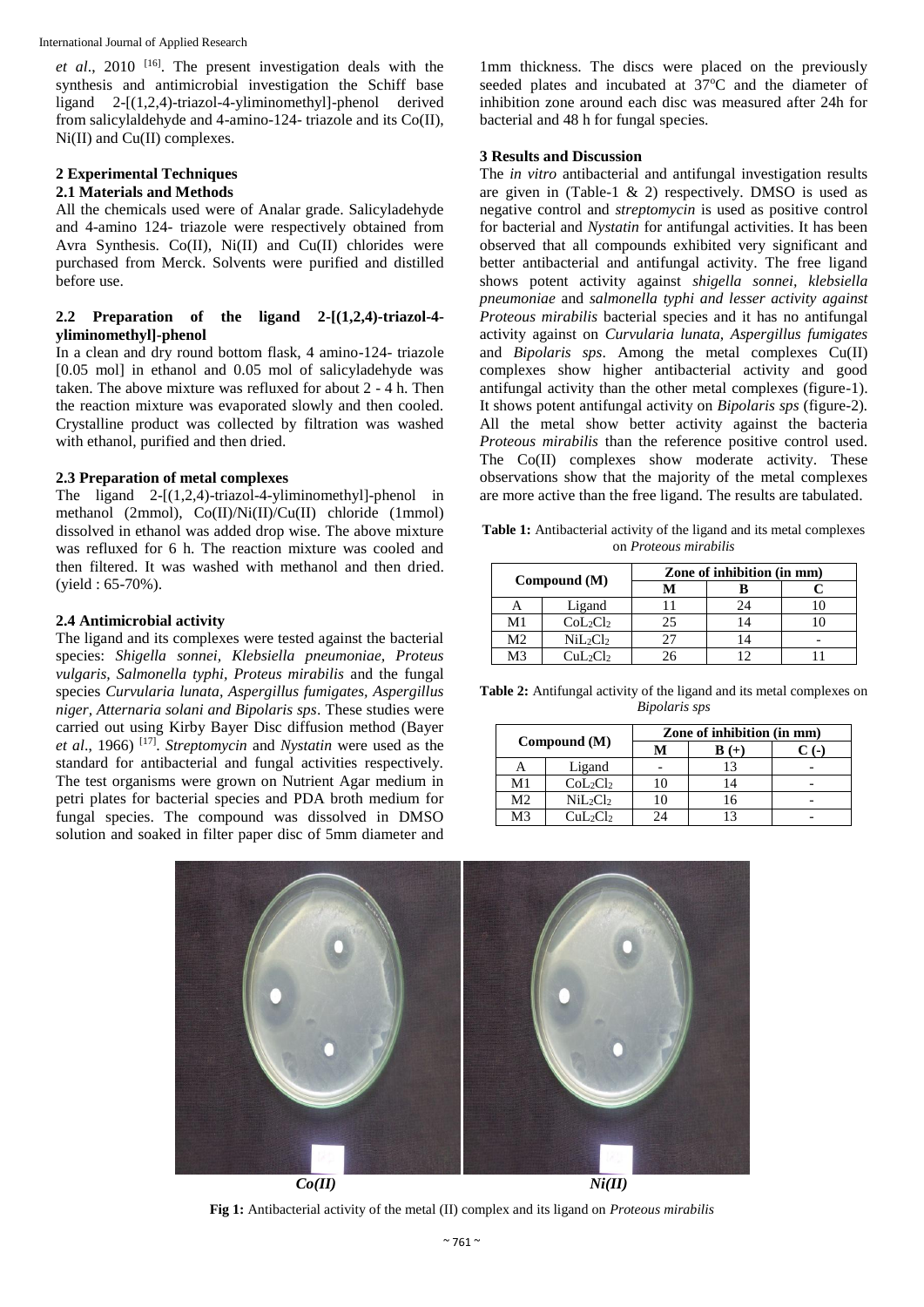

*Cu(II) Ligand*

**Fig 2:** Antifungal activity of the ligand and its Cu(II) complex on *Bipolaris sps*



**Ligand Cu(II)**

## **Conclusion**

Schiff base ligand 2-[(1,2,4)-triazol-4-yliminomethyl]-phenol and its complexes were prepared and its *in vitro* antimicrobial studies have been evaluated. The antimicrobial activities results indicate that the metal complexes show higher activity than the ligand. The activity with respect to the metal in the complexes follow the order:  $Cu(II) > Ni(II) > Co(II)$ .

## **Acknowledgement**

The authors are thankful to Head, Department of Botany, DST-FIST Lab, St. Joseph's college, Trichy for providing necessary facilities to carry out this research work.

## **References**

- 1. Priyarega S, Muthu Tamizh M, Ganesh Babu S, Karvembu R, Natarajan K. Copper (II) complexes with ONS donor ligands and triphenylphosphine: synthesis, characterization and catalytical applications. Indian Journal of Chemistry. 2012; (51):453-457.
- 2. Singh Prashant, Rajesh K, Dhakarey S. synthesis, characterization and antimicrobial studies of metal complexes with schiff bases derived from 2-thienyl



glyoxal. Rasayan journal of chemistry*.* 2009; 2(4):869- 874.

- 3. Rafique S, Idrees M, Nasim A, Akbar H, Athar A. Transition metal complexes as potential therapeutic agents. Biotechnology and Molecular Biology reviews. 2010; 5(2):38-45.
- 4. Tarafder MT, Kasbollah A, Saravan N, Crouse KA, Ali AM, Tin OK. S- methyldithiocarbazate and its schiff bases: Evaluation of bondings and biological properties. J Biochem Mol Biol Biophs. 2002; 6:85-91.
- 5. Küçükgüzel İ, Küçükgüzel ŞG, Rollas S, Ötük-Sanış G, Özdemir O, Bayrak İ *et al.* 3-(Arylalkylthio)-4-alkyl/aryl-5-(4-aminophenyl)-4H-1,2,4-triazole derivatives and their anticonvulsant activity. Farmaco. 2004; 59:893-901.
- 6. Vicini P, Geronikaki A, Incerti M, Busonera B, Poni G, Kabras CA *et al.* Synthesis and biological evaluation of benzo[d]isothiazole, benzothiazole and thiazole Schiff bases. Bioorg. Med. Chem. 2003; 11:4785-4789.
- 7. Kahveci B, Bekircan O, Karaoglu SA. Synthesis and antimicrobial activity of some 3-alkyl-4- (arylmethyleneamino)-4,5-dihydro-1H-1,2,4-triazol-5 ones. Indian J Chem 2005; 44B:2614-2617.